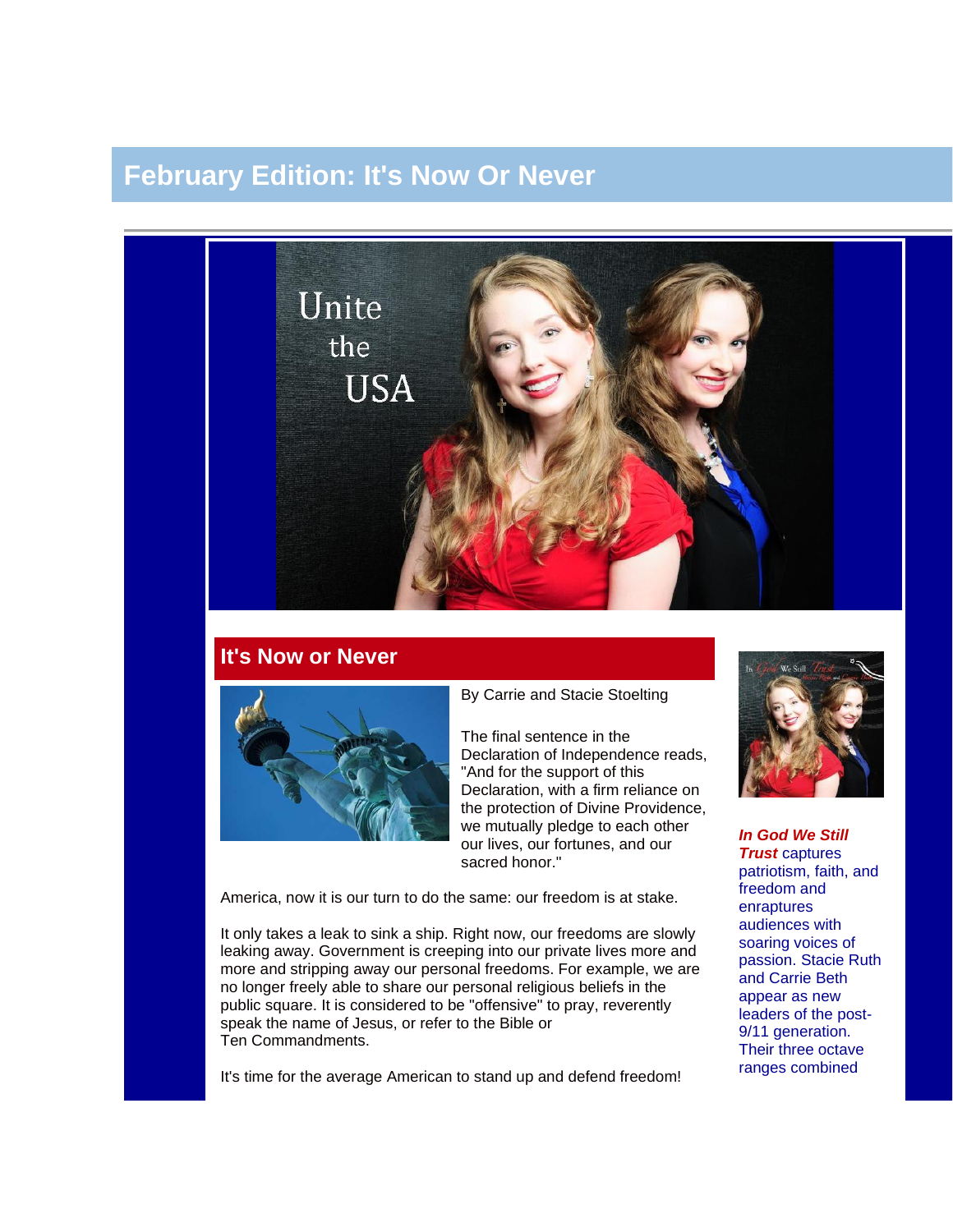Seriously, it's now or never. Time is not on our side. But, with hard work, determination, and God's blessing, we will win! America has a rich history of victories. Americans are winners. Let us boldly and confidently fight for freedom and beautiful America!

With the 2012 presidential election is full force, It is our duty to become educated, active citizens. Here are 12 effective ways to strengthen patriotism in 2012:

## **12 Ways In 2012**

- 1. Resist the urge to trust the media. **Understand for yourself why we became a country.** Far too many Americans have no clue what the Declaration of Independence even says. Take time to read it. It's not a long document and it is a fascinating read. The Declaration of Independence was a statement adopted by the Continental Congress on July 4, 1776. In the thralls of the American Revolution, it announced that the thirteen American colonies regarded themselves as independent states (no longer a part of the British Empire). Primarily written by Thomas Jefferson, the Declaration of Independence details grievances against King George III and Great Britain regarding their abuse of power. [Click here](http://www.wallbuilders.com/LIBissuesArticles.asp?id=25685) to read the Declaration of Independence.
- 2. **Read and re-read the U.S. Constitution until you can get a basic grasp on its truths.** On September 17, 1787, eleven years after the Declaration of Independence was written, the Constitution was adopted by the Constitutional Convention in Philadelphia, Pennsylvania. Our Constitution has provided a stable, practical guide for governing. The underlying principles of the Constitution were gathered by the delegates from years of careful study of governments and political thinkers, and also from the failed lessons learned from the failed Confederation. Limited government, separation of powers, and checks and balances are major themes in our Constitution. The Constitutional framers forged a working balance with these principles that has provided our country with liberty, order, and an enduring charter. [Click here](http://www.wallbuilders.com/LIBissuesArticles.asp?id=36438) to read the U.S. Constitution.
- 3. **Discover, claim, and defend your rights!** Many people do not realize that the Bill of Rights consists of the first ten amendments of the Constitution. James Madison introduced these amendments on July 21, 1789 and they were ratified on December 15, 1791. The Constitution and the Bill of Rights made liberty secure. (i.e. The First Amendment insures five freedoms: religion, speech, press, assembly, and petition.) The amendments illustrate the principle of limited government. For example, Congress cannot establish any church or denomination as a state-sponsored church. People are free to worship as they choose. Read the Bill of Rights [here.](http://www.archives.gov/exhibits/charters/bill_of_rights_transcript.html)
- 4. **Be able to answer this: What did the Founding Fathers intend?** Acclaimed by Thomas Jefferson as 'the best commentary on the principles of government which ever was written," the [Federalist Papers](http://thomas.loc.gov/home/histdox/fedpapers.html) make a powerful case for

with their passion for Christ motivate audiences to move forward in faith! Proceeds go towards their outreach. [Click](http://unitetheusa.org/id56.html)  [here](http://unitetheusa.org/id56.html) to order your copy!

**Featured Founding Father**



**George Read** (September 18, 1733 - September 21, 1798) was an American lawyer and politician from New Castle, Delaware. He was a signer of the Declaration of Independence, a **Continental** Congressman from Delaware, a delegate to the U.S. **Constitutional** Convention of 1787, President of Delaware, and a member of the Federalist Party, who served as U.S. Senator from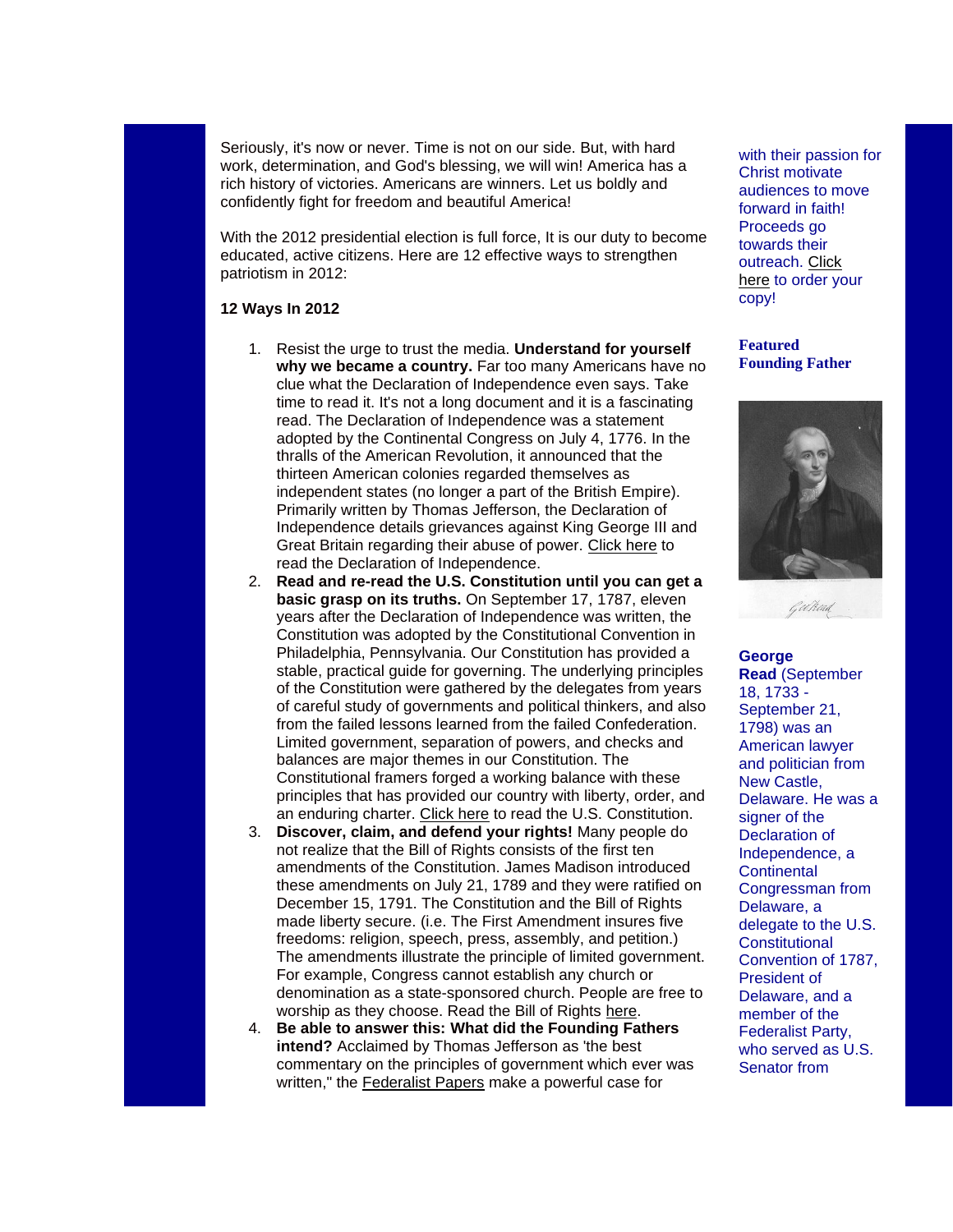power-sharing between state and federal authorities. The Federalist Papers were written by "Publius" the pseudonym for Alexander Hamilton, John Jay, and James Madison. They were a collection of 85 articles promoting the ratification of the U.S. Constitution. The Federalist Papers detail the intent of the U.S. Constitution as seen by the Founding Fathers. Read the Federalist Papers to learn what was thought and believed by the men who help shape our country.

- 5. **Oh say, can you sing the National Anthem?** "The Star-Spangled Banner" is our nation's National Anthem. The lyrics come from a poem written in 1814 by a 35-year-old lawyer, Francis Scott Key. He was inspired to write it after watching the bombardment of Fort McHenry during the War of 1812. "The Star-Spangled Banner" was officially declared as our National Anthem in1931. Learn earn the [lyrics](http://en.wikipedia.org/wiki/The_Star-Spangled_Banner#Lyrics) of the National Anthem. As a way to show respect for our country and freedom, always stand and place your right hand over your heart. [Click here](http://www.youtube.com/watch?v=Nr7cYMYD944) to watch Stacie Ruth sing our National Anthem.
- 6. **Pledge allegiance to the flag!** The Pledge of Allegiance of the United States is a way for citizens to express their dedication and love for their country and freedom. Through the years, it has been modified four times. Most recently, the words "under God" were added in 1954. The introduction of "under God" in the 1950s was done during the Cold War, as a way to differentiate the U.S. from the concept of communist state atheism. Here is the Pledge of Allegiance: "I pledge allegiance to the flag of the United States of America, and to the republic for which it stands, one nation under God, indivisible, with liberty and justice for all."
- 7. **Pass the torch of liberty.** Take time to teach your children and grandchildren about the greatness of our God and country. Without you, how will they learn? Your personal touch, time, and attention are effective in encouraging children to love faith and freedom. No school, group, or TV/computer program can replace the impact that you personally can have on our next generation. Visit your local library or bookstore to find resources about our country, government, and history. Have your kids meet our nation's heroes in your community and explain for how they fought for your own freedom.
- 8. **Put your guard up about too much government. Be aware of current events.** Be aware about what is happening in the news and in the federal and state legislatures. Do not assume that government programs with nice sounding names are safe and for the good of the people. (Sometimes the most dangerous bills have great sounding titles.) It's easy to keep up with current events through the radio, TV, newspapers, and online tools. It's simply up to you to take advantage of those accessible resources.
- 9. **Voting does count!** Over 50% of eligible voters do not make the effort to vote. Don't be part of that group. It's easy yet very important to vote. You do not need to stand in line at the polls. Instead, vote via an absentee ballot. Contact your auditor's

Delaware and Chief Justice of Delaware.